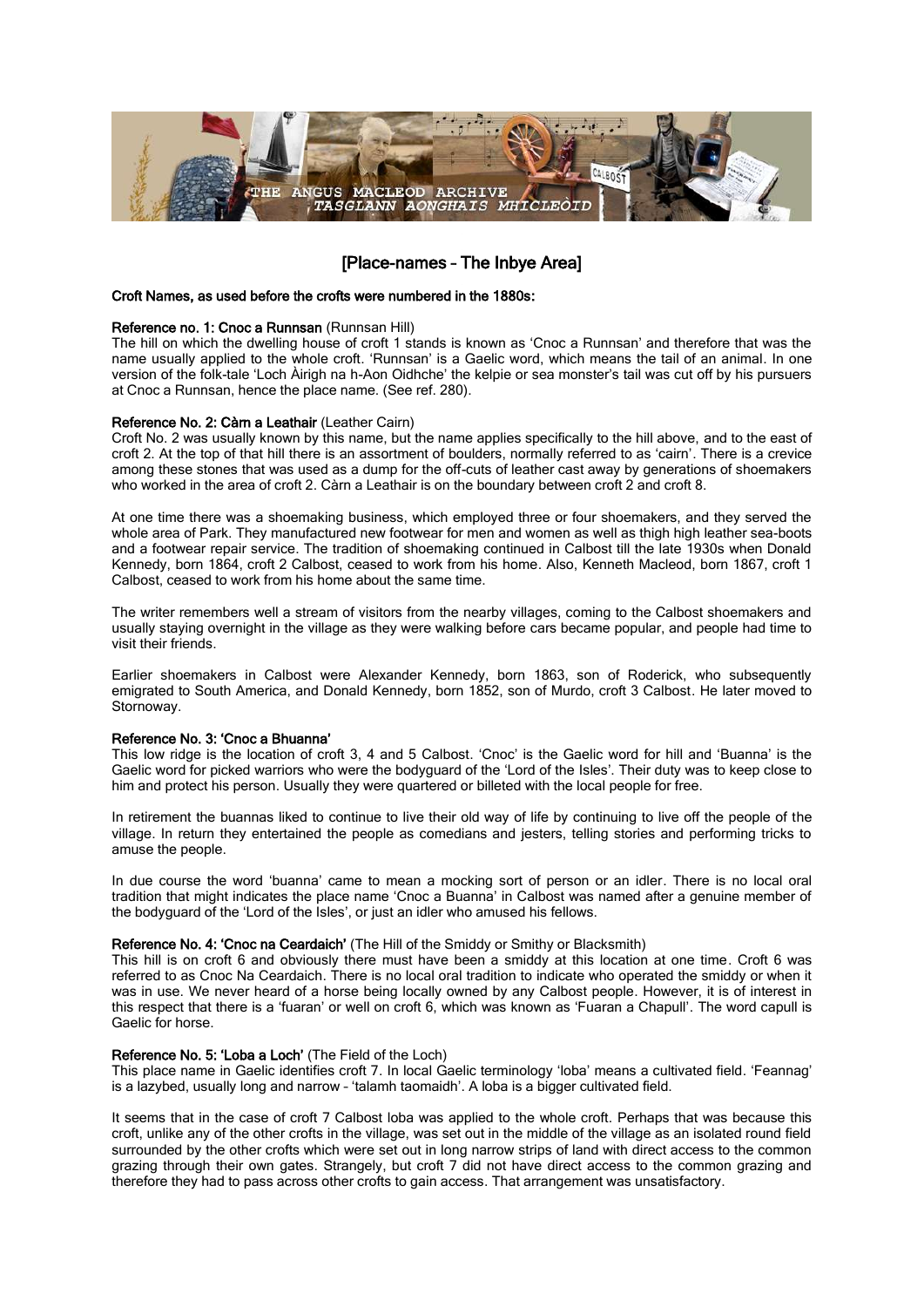The croft bordered on 'Loch Dubh' and therefore it seems appropriate to refer to it as the field of the loch. Also, it was smaller than the other crofts in the village and one is tempted to ask if the estate or the people responsible for setting out the crofts at the time of the second lotting deliberately discriminating in this case?

### Reference No. 6: 'Creag a Choin Dubh' (The Rock of the Black Dog)

This place name identifies croft 8. The rock from which the croft gets its name is a high rocky ridge extending along most of the west boundary of croft 8.

There is no surviving oral tradition to indicate why this ridge was named after a black dog, but probably there is more to it than meets the eye.

Crofts 8 and 9 extend north/south from Loch Na Learg to the north to Loch Dubh to the south, whereas crofts 1 to 7 extend east/west from the west boundary of the village to the west boundary of croft 8. In that way croft 8 shares a boundary with most of the other crofts of the village.

#### Reference No. 7: 'Glaic na Sìoman' (indicating croft 9)

'Glaic' means a hollow or narrow valley. It is a Gaelic word and it is descriptive of the area of croft 9. 'Sìoman' is also a Gaelic word meaning a rope of twisted heather or straw.

There is no local tradition to indicate why this area was designated 'the valley of the heather rope', unless the folk living there made a business of making heather rope. Certainly the writer remembers our ceilidh house host, Angus Morrison, 9 Calbost, making heather rope in the 1920s.

First of all he went out to the moor to bring home a load of selected young shoots of pliable heather. Then he sat next to the peat fire using his skill of marrying these twigs together as he twisted them into very strong rope.

It was heather rope that was used to hold down the thatch on the houses and barns. It was looped back and fore from side to side with an anchor stone in each loop. Later on Charles Morrison's shop on Point Street in Stornoway, which is still going strong, offered rolls of coir rope for sale and as money became available the people went over to coir rope, which became known as 'Sìoman Thearlach' (Charles's rope).

Our ceilidh house host, Angus Morrison, told us that when the crofts of Calbost were allocated about 1850, each prospective crofter put a token in the hat for the draw. His ancestors' token was a sealskin tobacco pouch (spluchan ròn). When the presiding person drew the sealskin pouch, he announced that seal naturally liked to be beside the sea (is fheàrr do an ròn bhi cois na mara) and he allocated croft 9, which is beside the sea, to the Morrison's.

# Reference No. 8: 'An Allt Dubh' (The Black Stream)

This stream, which originates on the common grazing in the 'Rudha Iosal', empties itself into Loch Dubh in the middle of the village. It marks the boundary between crofts 10 and 11 and the place name is usually applied to both crofts.

### Reference No. 9: 'Baila Phàil' (Macphail's Village)

In more recent times this place name was applied to croft 12. However, if we refer to the 1760 map we find 'Airidh Mhic-Phàil' marked on the map on the common grazings, a little to the south of the village boundary opposite croft 12. That dates this place name sometime before 1760.

The 1851 Ordnance Survey notes 'Baila Phàil' as a village with two houses and a small portion of arable land and some moorland attached to it.

There is a vague tradition that the name 'Baile Phàil' was sometimes applied to the whole village of Calbost. Could it be that the original name for Calbost was 'Ball Phàil' before the Norse renamed it 'Calbost'. That, of course, cannot be confirmed, but it is obvious that there were Macphail families living in the area in the distant past.

#### Reference No. 10: 'An Allt Ruadh' (The Brown Stream)

Indicating croft 13, the Brown Stream divides croft 13 into two areas. This croft was of old a joint tenancy. The original tenant was Kenneth Macleod, 1776 – 1837 (Coinneach Mor Iain Chalum Òg), who came from Borriston, Carloway, originally.

As a young man he was press ganged into the Seaforth Highlanders, against his will, by the Lewis Proprietor's agent, and he fought in the campaign known locally as 'Cogadh na Tuirc' (The Turkish War), because the British fought the Turkish Army in Egypt, led by Muhammet Ali in alliance with Napoleon of France. The British were in Egypt in order to protect their lines of communication with the Indian sub-continent.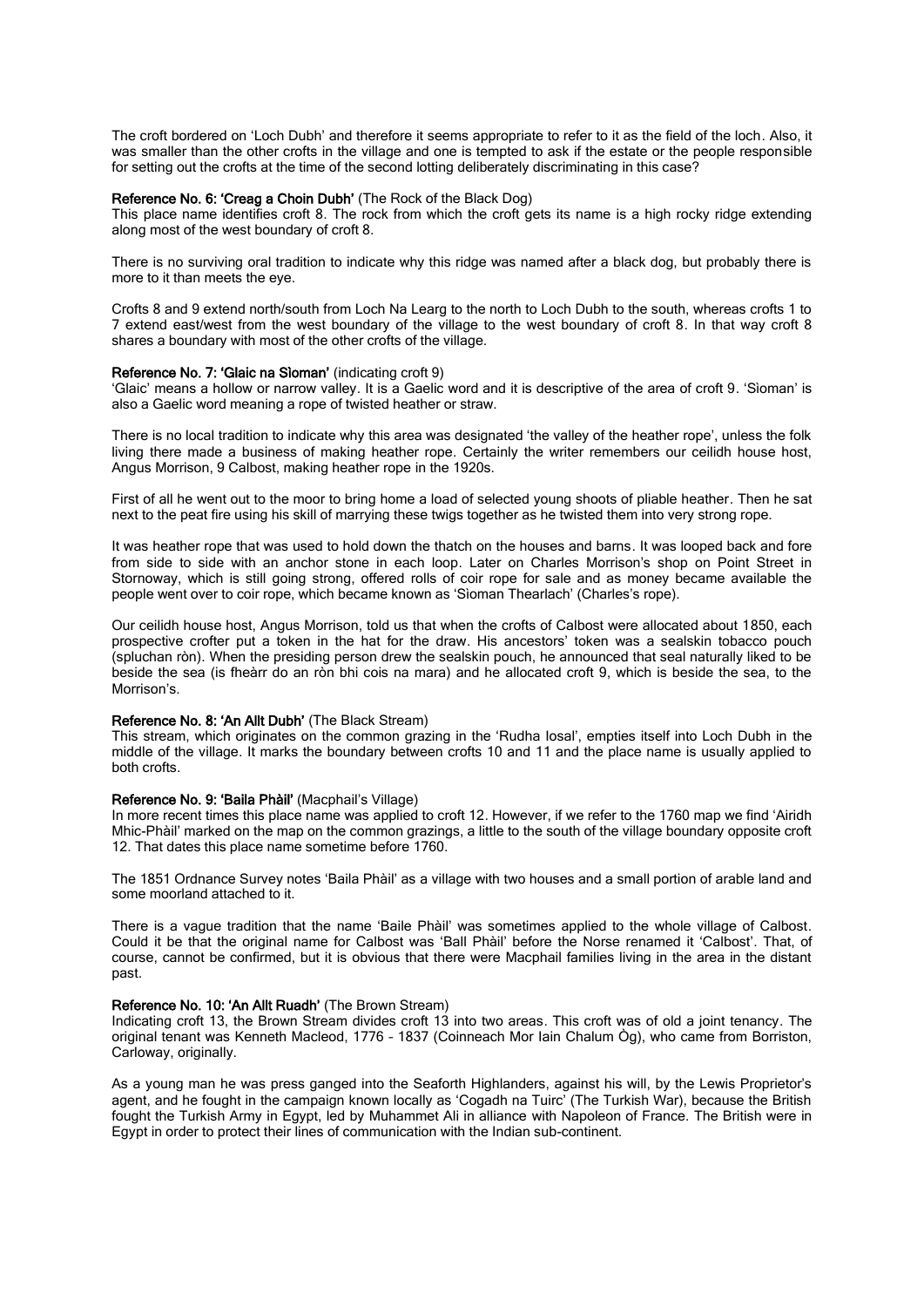Among other places Kenneth at El Hammed, on the Nile, in 1807 and was listed as missing, killed or taken prisoner. Fortunately he survived but was severely affected by ophthalmia and he was discharged in 1809 as a Chelsea invalided soldier with a disability pension for blindness.

Local oral tradition relates that he Seaforth Proprietor of Lewis desired to give the best and largest crofts to disabled soldiers. Yet another local tradition maintains that Calbost was meant to extend to fifteen crofts, but croft 13 embraced two crofts, hence the actual number of crofts in the village was fourteen. Whatever the truth about these traditions, the fact is that croft 13 was a very large croft in comparison to some others. Later on it sustained five families.

# Reference No. 11: 'A Bhuala Glas' (The Green Field)

Indicating croft 14, 'A Bhuala Glas' in Gaelic means 'The Green Field', or possibly it means 'the green cattle fold'. It is possible that a green cattle fold existed there in earlier times. Croft 14 is the last croft in the village.

### Reference No. 12: 'Am Mulla'

This is the high ridge to the west of the village marking the west boundary of crofts 3, 4, 5, 6 and 14. The word 'mulla' might have some relation to the Gaelic word 'mullach', meaning top or summit. However, we feel that mulla is not a Gaelic word and therefore more research is needed here.

### Reference No. 13: 'Clach na Cuthaig'

This is a round boulder perched precariously on the highest part of the hill known as 'mulla'. It was the favourite perch for birds, particularly the cuckoo.

#### Reference No. 14: 'Bealach na Limrich'

This place name in Gaelic literally means the gorge or glen of the flitting. It is the gap or glen between Am Mulla and Creag Na Cuidhlichean, which is the high ridge to the west of the village where the village west boundary wall stands. There is a pathway through this glen.

Obviously the question arises as to who was flitting through this glen and why the place was commemorated by the designation 'flitting' or 'imrich'.

On suggestion put forward was that this is the way the people of the village left for their summer grazing at the sheilings (àiridhean). This proposition is supported by the fact that most of the sheilings were in the Catisbhal area. Further credence may be given to the above proposition when we remember that the dwelling house of Robert Weir, the Calbost tacksman, was directly opposite this gap and the life of each village revolved around the tacksman of the village. At that time there was no road through croft 14 and on to Gravir, as there is the case now. In fact there were no roads anywhere in the area of Calbost at that time.

# Reference No. 15: 'Creag na Cuidhlichean'

This is a continuation of the high ridge to the north west of the village and it marks the west boundary of croft nos. 1 and 2 in particular. There is a very strong echo or sound wave reflected from this ridge and probably that is why it got the name of cuidhlichean 'wheels'.

The ridge is to the west of the cultivated area known as 'Lòn a Ghruagaich' as one comes into the village from the direction of Marvig to the north. Once again 'gruagaich' in this case probably alludes to the kelpie in the folk-tale of 'Àirigh Na h-aon Oidhche' already referred to.

#### Reference No. 16: 'Gàradh Loch a Ghruagaich'

The Gaelic word 'gàrradh' is applied locally to a cultivated field or lazybed, as in this and several other places in Calbost. The word also is applied to home pasture or sheiling and possibly gàrradh was applied to this area before the area was divided into six croft enlargements for crofts 1 to 6.

These croft enlargements were carried out in the late 1880s by the first Crofters Commission, which was set up following the first Crofters Act of 1886. These are independent enlargements of about 50 yards wide, stretching from the village west boundary wall, eastwards to the west boundary of croft 8 and 'Loch na Learg Ruadh'.

While croft enlargements were welcome, what really was needed in Calbost and the other villages nearby at that time were new crofts. There were about 190 souls in Calbost at that time, living on 14, 5-acre crofts, giving a total inbye area of 70 acres or approximately one third of an acre per person.

The famous Park Deer Raid followed the 1886 Crofters Act in 1887 because the 40,000-acre Park Sheep Farm made up entirely of former crofter land was converted into a sporting deer forest in 1886, the very year of the first Crofters Act.

The widespread 1891 land raiding in Park and elsewhere in the Island followed the Park Deer Raid four years later. Landless Calbost families took part in both the Park Deer Raid and the land raiding but that did not earn them any additional crofts although there was an average of two and a half families on each Calbost croft at that time.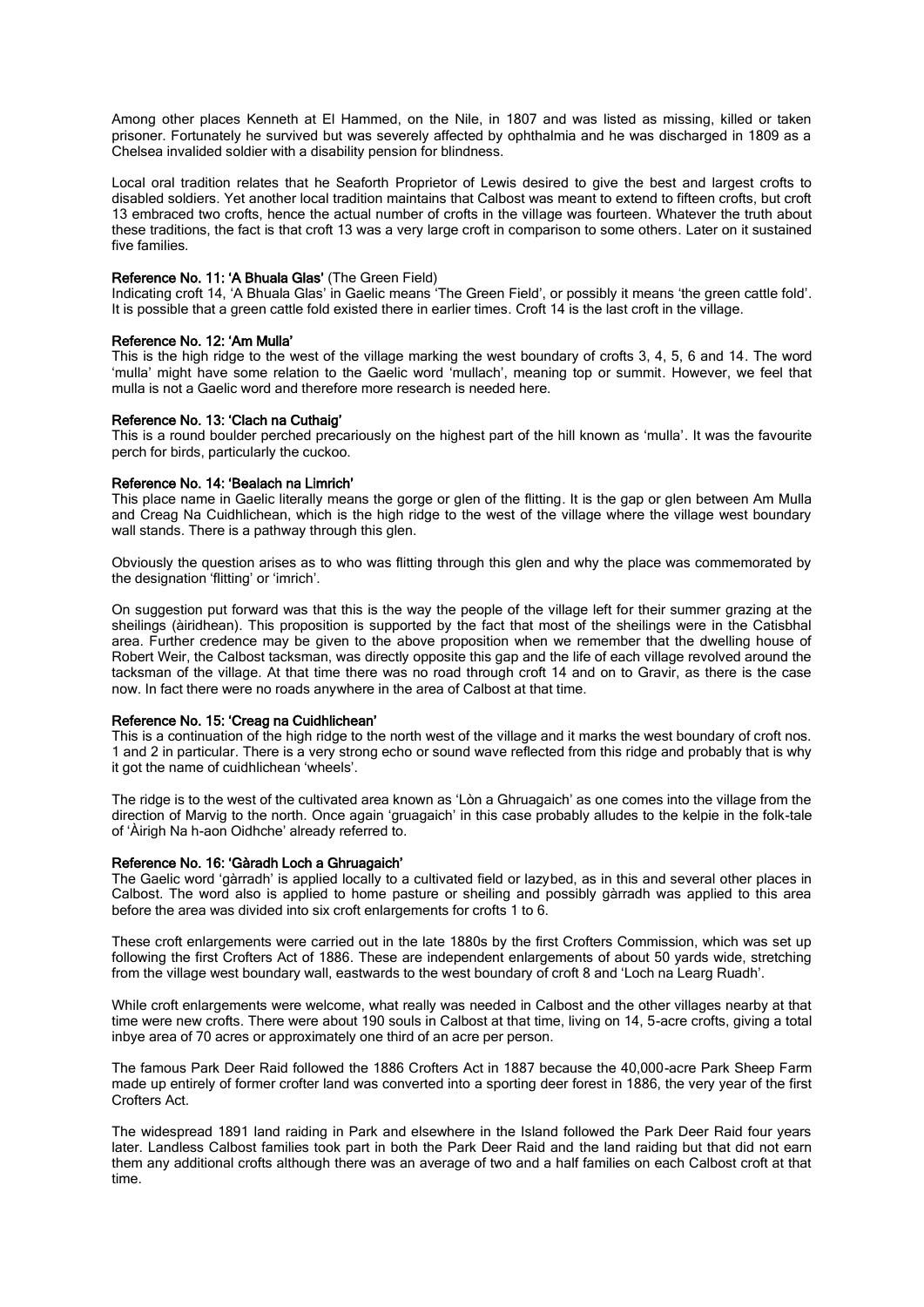Apparently the priority of the landowners and the establishment including the Government was to set aside nearly 50,000 acres of former crofter land as a sterile sporting deer park as a playground for the rich from the industrial south, while the deprived crofter community of Lewis struggled hard to avoid death by starvation.

Ironically, Britain at that time was said to be the richest Nation in the World.

### Reference No. 17: 'A Ghàradh Ard' (The High Field)

This is the cultivated area at the foot of 'Cnoc Thormoid'. It is part of the croft enlargements of the late 1880s.

# Reference No. 18: 'Cnoc Thormoid' (Norman's Hill)

This is a fairly high hill in the village to the north, bordering on Loch Na Learg Ruadh. It is not known who was the Norman that gave his name to this hill, or why.

### Reference No. 19: 'Glaic a Mhearlaich' (The Robbers Glen)

This is the area above the main road at the 1880s enlargement of croft 3 at 'Loch a Ghruagaich'. The area is also associated with the Robbers Well 'Tobair Glaic a Mhearlaich'. There is no oral tradition as to who the robber was or when he occupied this glen.

# Reference No. 20: 'Cnoc a Runnsan' (The Hill of the Tail)

The story of this hill is covered under reference 1 & 280.

# Reference No 21: 'Cnoc Càrn a Leathair' (The Hill of the Leather Dump)

The story of this hill is covered under reference 2.

# Reference No. 22: 'Creag a Choin Dubh' (The Cliff of the Black Dog)

A Gaelic name. See reference 6.

### Reference No. 23: 'Creag an Fhasgadh' (The Sheltering Rock)

This feature of the topography is a high ridge in the middle of croft 8 above the road. It provided shelter for stock from the prevailing southwest winds. There is a cultivated plot on the lee side of this ridge known as 'Feannag an Fhasgadh'.

## Reference No. 24: 'Cnoc Alastair' (Alastair's Hill)

This is the hill on the boundary between crofts 8 and 9 above the road. We do not know who the man was that this hill was named after, or why.

#### Reference No. 25: 'An Druim' (The Ridge)

A Gaelic place name. It is a low hill or ridge to the east of croft 9 at the village boundary wall.

#### Reference No. 26: 'Cnoc a Chlachan'

This is the Gaelic place name given to the pebbly beach where the fresh water 'Loch Dubh' empties itself into the sea. To the south of this short stream is croft 10 and to the north is croft 9. The hill known as 'Cnoc a Chlachan' is on croft 9 just above Clachan Beach.

# Reference No. 27: 'Leanna a Chlachan' (The Clachan Lawn)

A Gaelic place name. It is the flat green area at the point where the Loch Dubh empties itself into the sea. It is part of croft 10. It was here that boat building was carried on from time to time and there was a sawpit here as well. See reference 45.

# Reference No. 28: 'Creagan a Chritheann'

This Gaelic place name is on croft 7 at the border of Loch Dubh. Creagan means a small rocky place of eminence and the word Critheann is a poplar or aspen tree with leaves that shake in the wind. The first part of the word Critheann means shaking. It would appear that a poplar or aspen tree grew here at one time. During our youth a willow tree grew on this rocky eminence.

# Reference No. 29: 'Clach Cheit' (The Cat's Rock)

This is a pillar of rock on croft 8 at the border of Loch Dubh. There is no tradition to indicate why this rock was known as the cat's rock.

# Reference No. 30: 'A Stighe'

This is a Gaelic place name descriptive of a narrow rocky pass. In this case the 'stighe' is part of the path across the lower part of croft 8 giving access from croft 6 and 7 towards croft 9 and the shore. 'Cadha' is a similar Gaelic word and either would be descriptive of this feature of the landscape.

# Reference No. 31: 'A Chreag Bheag'

This place name marks the ridge just below the road at the boundary between croft 8 and croft 5. It used to be a meeting place where young people sat and engaged in conversation on fine summer evenings.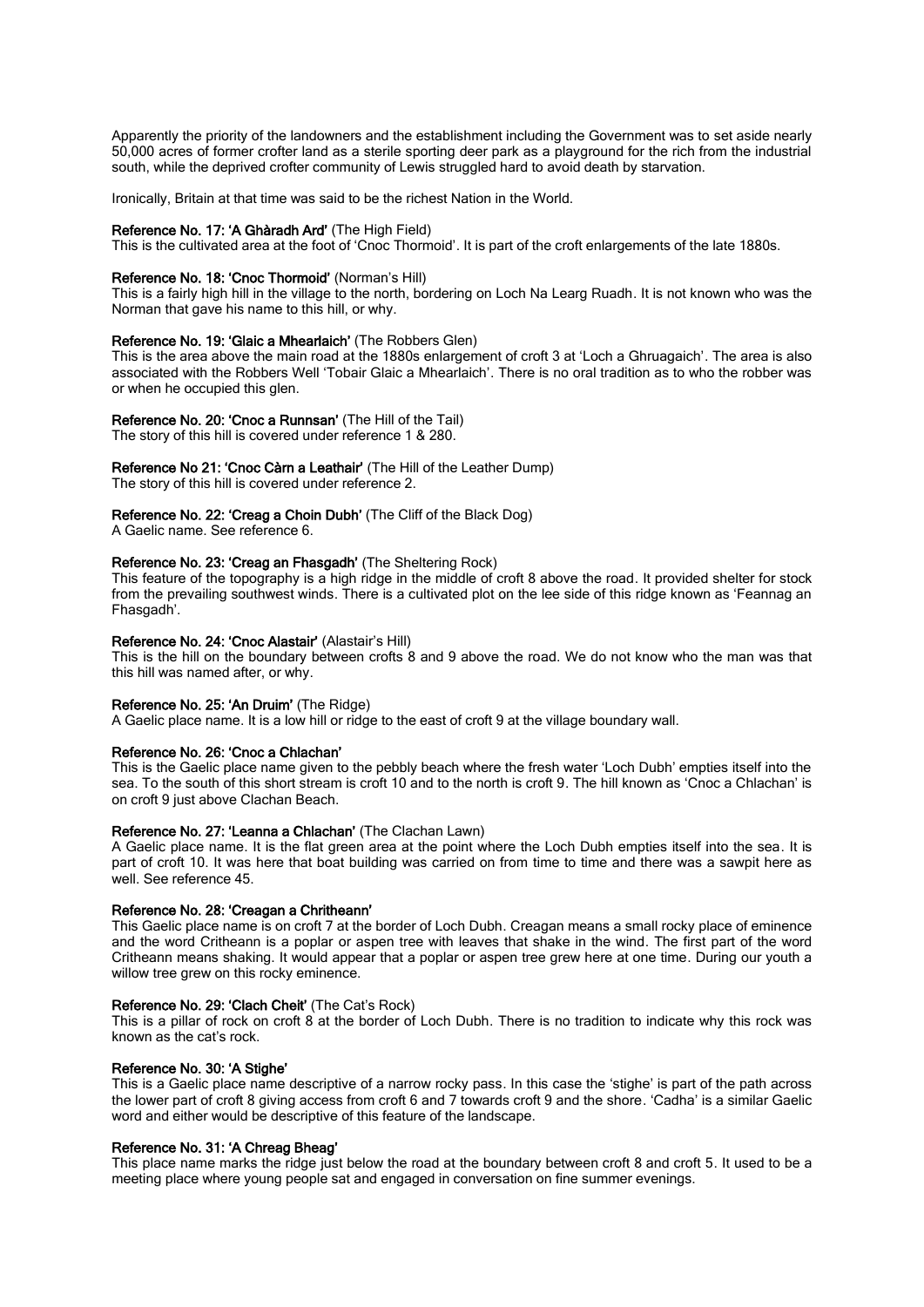# Reference No. 32: 'Tiodhlacadh Dhomhnuill' (Donald's Grave)

It is about in the middle of croft 8 in a cultivated area between two lazybeds. It is over 200 yards above the road. We normally referred to the whole area as Tiodhlacadh Dhomhnuill.

The writer understood that Iain Sheoc (John Macleod 1842-1924) stumbled on this grave and disturbed it while tilling the ground there. John was a Church Elder and he went for fellow Church Elder, Roderick Mackenzie of croft 4, and they re-buried the remains in a dignified way.

# Reference No. 33: 'Gàradh Cùl a Chnuic'

This is the cultivated area towards the top of croft 8. There was also a peat bank there. The soil was very peaty and needed a lot of byre manure in order to get a satisfactory yield.

# Reference No. 34: 'Gàradh Mòine Thomas' (Thomas' Peaty Field)

This is the cultivated area towards the top of croft 9. It is peaty soil and there is evidence that the village boundary wall at this point is developed from old peat banks. It is quite plausible therefore someone called Thomas may have cut that peat here at one time. The area was cultivated in our time. There is no verbal tradition to indicate that there was a person by the name of Thomas living in this area at any time. It is likely that this place name may be very old.

#### Reference No. 35: 'A Leann Mhor' (The Big Green)

This is the Gaelic word for a green grassy flat area (or lawn). This place is below the road where crofts 8 and 9 share the boundary.

# Reference No. 36: 'Poll a Chùraidh'

The Gaelic word 'poll' normally means a peat bank, or bog, but the second part of this place name is more difficult because for one thing we never saw this word in writing and we are therefore not sure how it is spelt. 'Culaidh' may mean a garment but we doubt that it is correct in this context. 'Pulaidh' may mean hero or champion as if boxing or strength. The writer is however quite sure that both he and his neighbours always pronounced the second part of the name with a 'c' sound at the beginning and not a 'p'. It is therefore more likely that cùraidh is the correct designation. 'Cùraidh' means a champion, hero or warrior.

The location of this place name is on croft 9 where the Loch Dubh narrows before reaching the sea and particularly at the point where the local women washed clothes and dyed wool on a communal boiler positioned there in order to heat the water for washing purposes. There is a flat rock at the waters edge that the women would have used for this purpose.

# Reference No. 37: 'Clach na Deoch' (The Drinking Rock)

This flat-topped rock is located on the footpath leading to 'Mol a Ghò' beach just before one passes through the gate in the boundary wall. There is a hollow in the surface of the rock, which retains rainwater, and doubtless various animals and birds drank from this water – hence the name.

## Reference No. 38: 'Tigh Rob Weir' (Robert Weir's House)

Robert Weir was a tacksman at Calbost. He was there from at least 1784 because he wrote a letter from Calbost to the Lewis Presbytery under that date. Probably he was at Calbost since 1776 until he died there in 1821 (about 45 years).

We notice the ruin of his house because not only was it at one time the centre of Calbost, but one of a handful of houses that were years and years ahead of their time in the whole of the Parish, both in plan and construction.

The second statistical account for Lochs in 1833, written by the local Parish Minister, Rev. Robert Finlayson, states that:

Apart from the Manse at Keose the only other house in the Parish of Lochs which is built of stone and lime is the sheep farm house at Valamus in southern Park. There are three dwelling houses in the Parish built of stone and clay which are occupied by farmers, of which only one has a slate roof, which is the farmhouse/Inn at Loch Shell.

Certainly Robert Weir's house was built of stone and clay and we believe it was one of the three houses referred to above by Rev. Robert Finlayson. It had two gable ends with chimneys both upstairs and down. A very knowledgeable village lady told us that she felt the house was roofed with thatch but she was unsure if the estate had built it.

In the accompanying inventory of the articles in the sale of the household effects of Robert Weir in 1821 there was a roof of a house bought by Donald Smith. If we assume that it was the roof of Robert Weir house, we know that the house was re-roofed at a later date and lived in by a local family for many years until they in turn built a prestigious new house, also ahead of it's time, in about 1908. We refer to the family of Malcolm Mackenzie 'Calum Ruadh', son of Norman Mackenzie 'Tormod Òg', who was the first tenant on croft 4, which was created in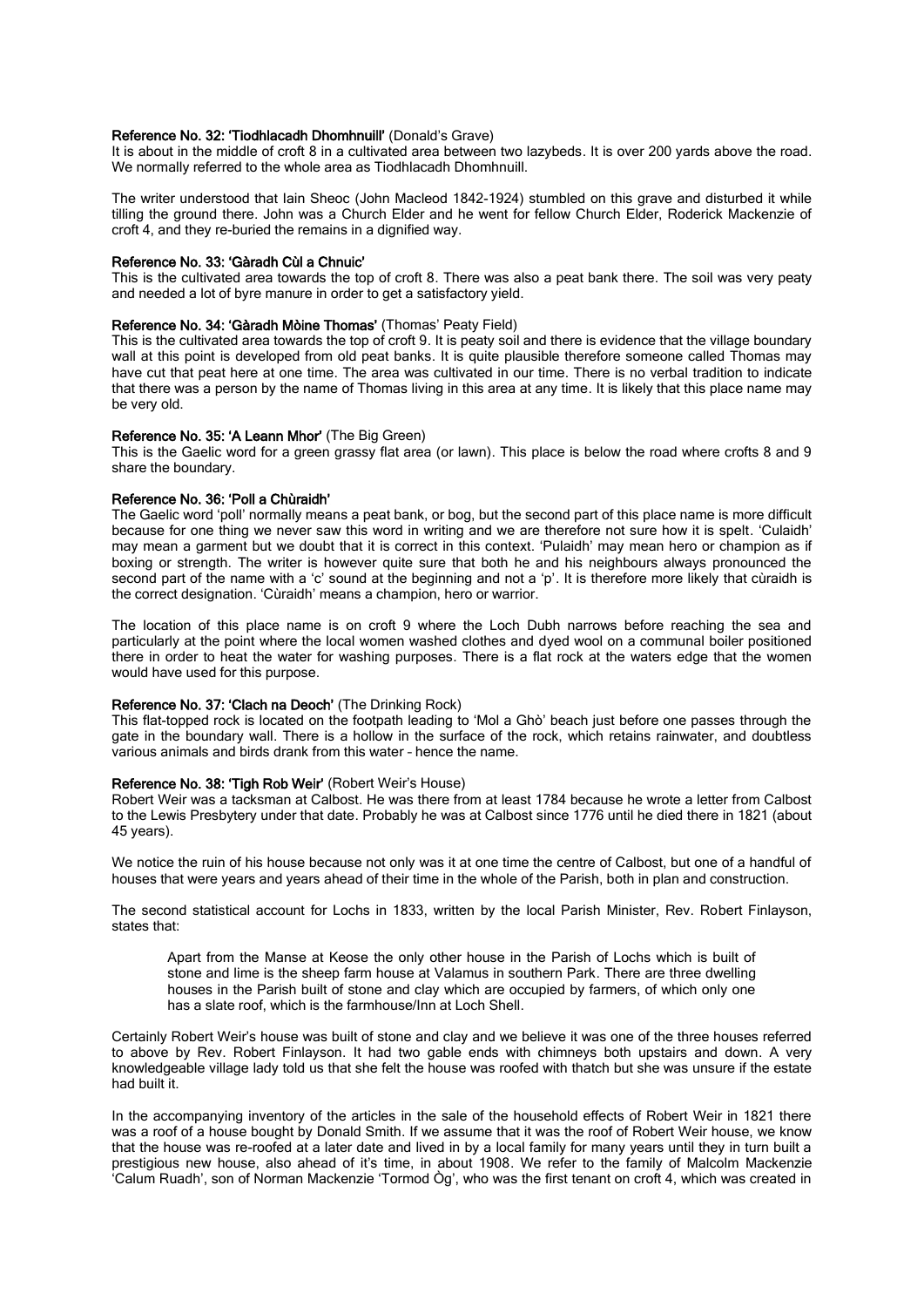the second lotting of the village about 1850 when the village was enlarged from seven to fourteen crofts by the Proprietor James Matheson.

Calum Ruadh's new 1908 house was known to our generation as 'Tigh Florraidh' (Flora's House), the last of the family of three daughters and six sons, six of whom emigrated to various parts of the World. The agents of Comhairle Nan Eilean Siar demolished the walls of the house a few years ago.

In the 1850 re-organisation of the village crofts Robert Weir's house happened to be on croft 3. The ruins of the house may be seen west of the main road behind the Department of Agriculture croft house on croft 3 and bordering on croft 4.

When Robert Weir died in 1821 his next of kin was given as Alexander Mackenzie Vintner, Stornoway. His household effects were sold at auction on 25<sup>th</sup> February 1821, presumably at Calbost. The inventory of the articles in the sale throws some light on the standard of life of a Lewis tacksman just before the tacksman system finally passed out of the historical view in Lewis. The following is a list of the goods on sale and the names of the buyers:

| Buyer                                                        | <b>Village</b> | <b>Item Purchased</b> |    | <b>Price Paid</b> |             |
|--------------------------------------------------------------|----------------|-----------------------|----|-------------------|-------------|
|                                                              |                |                       | £  | S                 | d           |
| <b>Charles Simpson</b>                                       | Keose          | 1 cow                 | 4  | 4                 | 0           |
| Murdo Macleod                                                | Sheildinish    | 1 table               |    | 9                 | 0           |
|                                                              |                | 1 table               |    | 3                 | 0           |
|                                                              |                | 1 cupboard            |    | 7                 | 6           |
| Alexander Macleod                                            | Calbost        | 1 chest               |    | 5                 | 0           |
| Donald Maciver                                               | Marvig         | 1 cupboard            |    | 9                 | 0           |
| Murdo Macleod                                                | Sheildinish    | 1 desk                |    | 5                 | 0           |
| Alexander Mackenzie                                          | Marvig         | 1 chair               |    | 1                 | 0           |
| Duncan Maciver                                               | Marvig         | 1 chair               |    | 1                 | 7           |
| Norman Macfarlane                                            | Marvig         | 1 chair               |    | 1                 | 0           |
| Alexander Mackenzie                                          | Marvig         | 2 chairs              |    | 1                 | 9           |
| Mrs Morrison                                                 | Lemreway       | 1 feather bed         | 1  | 1                 | $\mathbf 0$ |
| Kenneth Maclean                                              | Calbost        | 1 bed cover           |    | 7                 | 6           |
| John Macleod                                                 | Valtos         | 2 candle sticks       |    | 4                 | $\mathbf 0$ |
|                                                              |                | 1 tray etc.           |    | $\overline{7}$    | 6           |
| Alexander Mackenzie                                          | Marvig         | 1 pot                 |    | $\overline{2}$    | 1           |
| Murdo Macleod                                                | Sheildinish    | 1 chest of drawers    |    | 14                | $\mathbf 0$ |
| John Macleod                                                 | Valtos         | 2 fire irons          |    | 1                 | 8           |
| Alexander Mackenzie                                          | Stornoway      | 1 barrel bean seed    |    | 10                | $\mathbf 0$ |
| Donald Mackenzie                                             | Stornoway      | 1 barrel bean seed    |    | 9                 | 0           |
| Murdo Macleod                                                | Sheildinish    | 1 cask                |    | 1                 | 6           |
|                                                              |                | 1 chest               | 1  | 13                | 0           |
| John Macleod                                                 | Valtos         | 1 table cloth         |    | 3                 | 6           |
| Murdo Macleod                                                | Sheildinish    | 1 table cloth         |    | 3                 | 3           |
|                                                              |                | 3 hand towels         |    | 1                 | 6           |
| Lewis Smith                                                  | Marvig         | 1 peat iron           |    |                   | 11          |
| <b>Donald Maciver</b>                                        | Marvig         | 1 bucket and spade    |    | 1                 | 6           |
| John Macleod                                                 | Valtos         | 1 barrel              |    | 2                 | 0           |
|                                                              |                | 1 tea boiler          |    | 5                 | 0           |
| Murdo Macleod                                                | Sheildinish    | 27 barrels potatoes   | 3  | 12                | 0           |
| Donald Smith                                                 | Calbost        | 1 roof of the house   | 1  | 5                 | $\mathbf 0$ |
| Norman Mackenzie                                             | Calbost        | 1 boat                | 1  | 10                | 0           |
|                                                              |                | 1 fishing frock       |    | 12                | 0           |
|                                                              | Total          |                       | 19 | 15                | 9           |
| Deduct funeral expenses and servants wages<br><b>Balance</b> |                |                       | 9  | 10                | 0           |
|                                                              |                | £10                   | 5  | 09                |             |

Note: If the roof of the house sold above to Donald Smith was the roof of Robert Weir's house, then the house was re-roofed later because the family of Calum Ruadh Mackenzie, 4 Calbost lived in that house until they built a new house about 1908.

By the time Robert Weir died the Seaforth Proprietor under the new system of land tenure called crofting already lotted Calbost into croft landholdings. Crofting was introduced between 1814 and 1818 and to begin with Calbost was lotted into seven crofts, which were given to the seven kelp worker/smallholders who were already in the village along with the tacksman Robert Weir.

Reference No. 39: 'Lios Rob weir or 'Lios Mor' (Robert Weir's Garden or Stack Yard)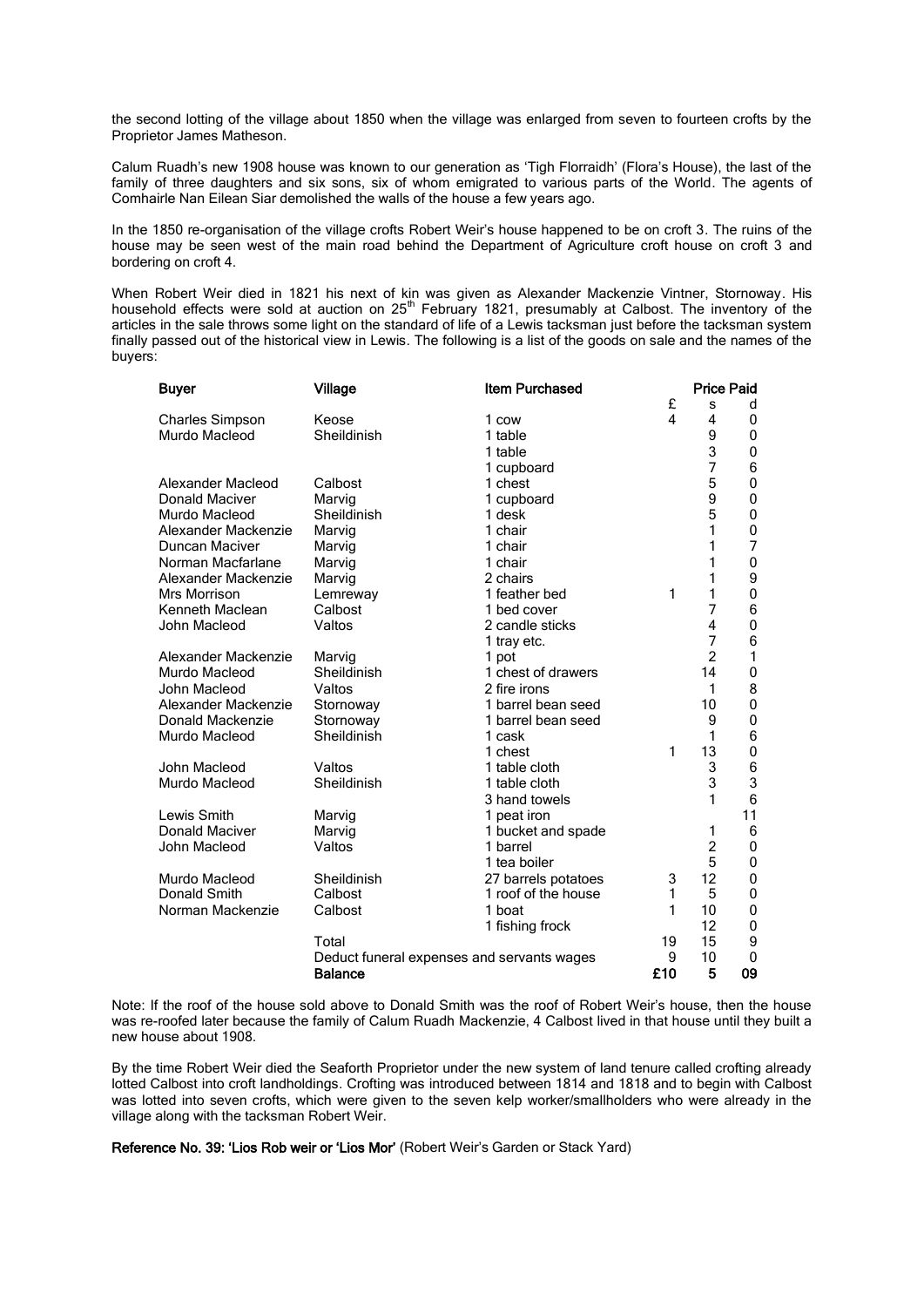Mr. Weir was said to be one the most progressive entrepreneurial tacksmen in Lewis in his day. He was active in fishing and he had a white fish salting station at 'Mol a Ghò', the pebbly beach where the boats are hauled up onto the beach. Pebbly beaches were very suitable for drying the salted fish in the sun and wind.

Mr. Weir was also active in kelping as well as agriculture and we believe that he ruins of his kelping kiln may be seen on Eilean a Ghò, which is actually a small peninsular, not an island. His fish-salting house stood in the neck of Eilean a Ghò where a sectional wooden fishing shed stands at present belonging to the Macleods of croft 8, Calbost.

As a tacksman Mr. Weir attracted a number of settlers to his tack because of the opportunity of employment as kelpers and fishermen and the land of course under the former clan system of tenure known as Run-Rig. He was one of the tacksmen who were deprived of their land and status when the new crofting system of tenure came to Calbost about 1814 -1818.

His Gàrradh Mor extended across the width of crofts 2, 3 and 4 and oral tradition relates that there is soil that came from Ireland in Robert Weir's garden. Apparently that is probably true because it was the custom to use Irish soil as ballast in ships that were returning 'light' (without cargo) after delivering a cargo of salted fish or kelp to Ireland. That soil was then unloaded at places like Calbost before a new cargo of fish and kelp was taken onboard ship. The servile smallholders, who were dependant on the goodwill of the tacksman, would then set to work carrying the precious Irish soil to the master's garden.

### Reference No. 40: 'Creag na Càrn'

This is the rock on the upper border of the road leading to Gravir at the point where it passes through croft 5 just before it joins the road through the village.

# Reference No. 41: 'Tigh Agus Sabhal Megilin Agus Tormod Òg'

(The House and Barn of Matilda and Norman Òg Mackenzie) Norman 'Òg' Mackenzie was the original crofting tenant on croft 4. He was the son of Norman 'Buidhe' Mackenzie, croft 3.

The ruins of their house may be seen at the bottom of the 'Mulla' hill just a little west of, and above, the stream, before it passes into the culvert under the Gravir road, as it joins the road through the village at the boundary between crofts 4 and 5.

We feel that the ruin of the house of this romantic couple should be commemorated with a plaque, because of the unusual way that they came together in marriage in the Parish Church in Keose in 1839 for the story of 'Pòsadh Megilin Agus Tormod Òg' [The Wedding of Matilda and Young Norman].

# Reference No. 42: Càrn 'Seonag Choinnich Thormoid'

The Cairn is a heap of ordinary stones, which marks the spot where the body of young 15-year-old Johanna Macleod, daughter of Kenneth Macleod (Coinneach Thormoid), 6 Calbost, was found after losing her way in a blinding snowstorm in 1915.

Johanna, who was lame in one leg, was walking home at night from a neighbour's house when she became disorientated in the snowstorm. Somehow she missed all the houses on crofts 1, 2, 3 and 4 and climbed the hill to the east of croft 1, until she succumbed to exhaustion and died near the boundary of croft 8 at the extension of croft 2.

When it was realised that she was missing the whole village turned out with paraffin lanterns to search for her, but without success. Her remains were discovered on the following day. We always felt that the place where her body was found should have been marked in remembrance of the young life that was tragically lost and in circumstances that saddened not only her family but also the whole community.

# Reference No. 43: 'A Seann Tigh Sgoile' (The Old Village Schoolhouse / Prayer House)

The ruins of this institute, the walls of which are still in fairly good order, may be seen at the east boundary of croft 6 at the point where adjoins croft 8. The site was chosen probably because there was an east/west pathway passing by the end of the building making it more convenient to approach than it is today.

There was no provision for education in the villages of South Lochs until the 1820s, when several small thatched schools were erected following the founding of the Voluntary Gaelic Schools Society in Edinburgh in 1811. The object of the Society was to teach the people of the Highlands and Islands to read the Scriptures in Gaelic, their mother tongue.

Gaelic schools were also set up in Gravir in 1822, Marvig and Loch Shell (probably Lemreway) in 1828, Cromore and Kershader in 1832. We do not have a date for the Calbost School, but as the schools were circulatory (they moved from village to village to ensure no village was left uncared for), perhaps the Calbost School was part-time to begin with.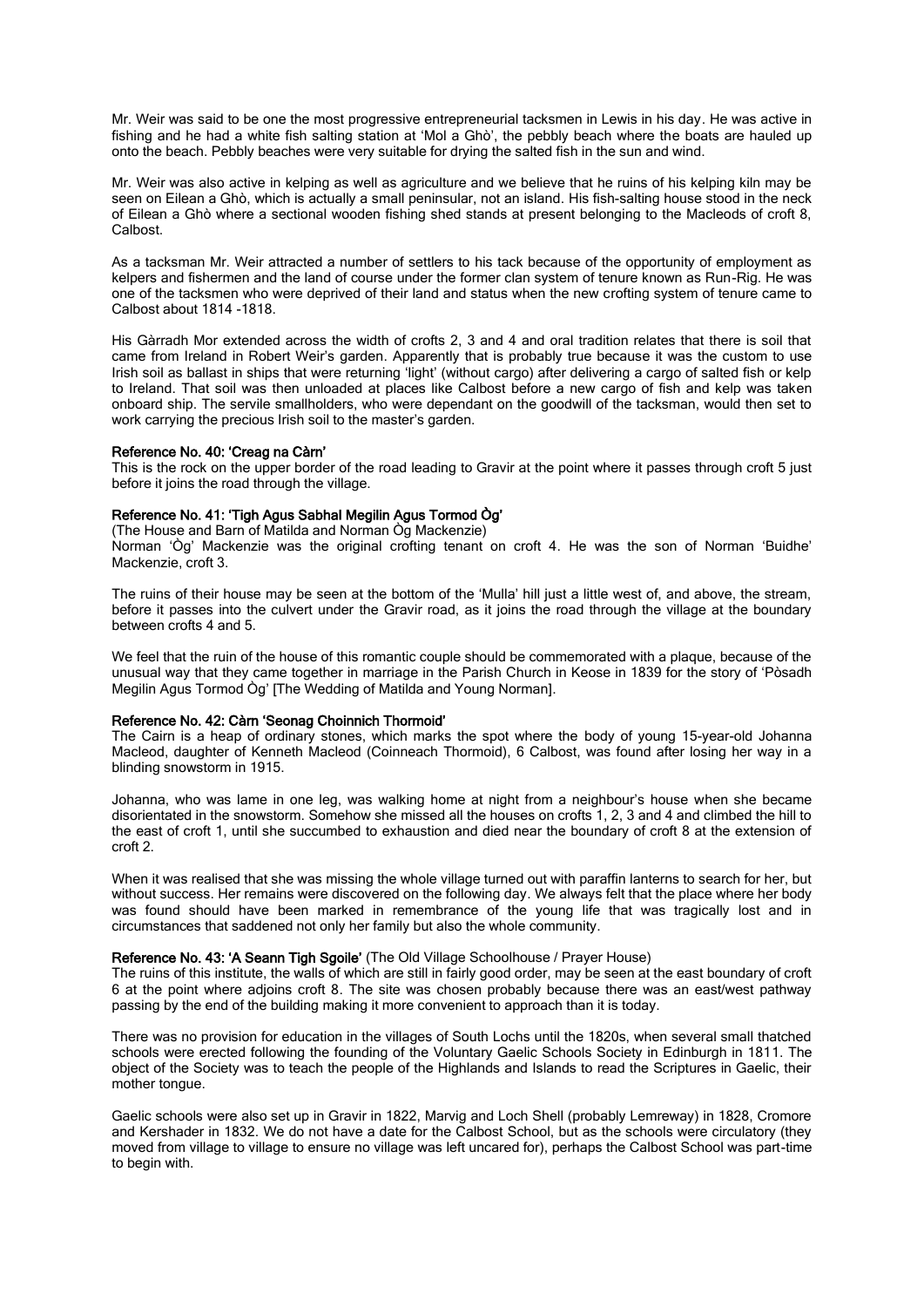The only Gaelic resident teacher we know of at Calbost was Malcolm Morrison, whose name appears in the 1851 census figures (Mac Thormoid Shaighdear), born in Uig, Lewis. His family is given as wife and four children. At various times Mr Morrison served at Carinish, Inaclete, Kershader, Laxay and Branahuie.

These small schools were built and maintained by the community and they were of simple construction but very effective. The walls were in undressed natural stones with a thatched roof. They were sparsely furnished with homemade stools and the lighting and heating was poor. In some places these schools were referred to as 'Tighean Leughaidh' (Reading Houses).

Teachers were appointed for their Godliness rather than their academic qualifications. The Bible was the main textbook and therefore they served the double purpose of catering for the spiritual as well as the educational needs of the people. This was the formative period of sound Evangelical religion in Lewis and the Gaelic schools of the Edinburgh Society played a prominent part. The first Evangelical Minister, Rev. Alexander Macleod, came to Uig, Lewis in 1804.

The ruins of these small village Gaelic schools are hallowed memorials of institutions that had a profound impact on our manners and culture as a people.

The Gaelic teachers' guidebook stated that a Sabbath school for the children was to be held in the forenoon of Sunday, and on the Sabbath afternoon there was to be a one-hour session for the adults. On the Sabbath evening after 6pm a prayer meeting was to be held in the school building for the benefit of all who attended.

In that way the institution of the village mid-week and Sunday evening prayer the voluntary Edinburgh Society promoted meetings in Lewis and elsewhere. Of course the origin of Sunday schools was much earlier and can be traced to the pioneer work of Robert Raikes of Gloucester, England.

It is said that the first four copies of the full Gaelic Bible, that were first translated into Gaelic in 1801, came to the following four tacksmen of Lochs; Crossbost, Valtos, Crobeg and Lemreway. The Bible was a closed book to the Gaelic-speaking people of Lewis because they could not read until the advent of the Gaelic Society schools.

At the time of the second statistical account in Lewis in 1833, half of the inhabitants of Lochs, aged between 12 and 24 years could read the Gaelic language. That illustrates the impact that the Gaelic schools had on the people in a short time. The statistical writer for the Parish of Lochs stated that the inhabitants of Lochs seem to hold the benefits of education in very high estimation.

Adults as well as children attended the Gaelic schools. There were five classes in each school, as follows; The Alphabet Class, Syllabus of two or three letters, Reading and Spelling Book in Gaelic, The New Testament and Psalm Book, The Gaelic Bible in general. We assume that all these took place in the old Calbost Gaelic School as in the other similar Gaelic schools.

The old schoolhouse (Tigh Sgoile) in Calbost was in use as a prayer house until the early years of the  $20<sup>th</sup>$ century. When it fell into disrepair the village prayer meetings were then held in the spacious home of Calum 'Beag' Mackay, 7 Calbost, until the mid-1920s when the people of the village erected a new purpose-built prayer house using voluntary labour and voluntary financial contributions.

The passing of the 1872 Education Act and the building of five large modern schools in the district about 1880, in Kershader, Cromore, Marvig, Gravir and Lemreway, all of which peaked at over one hundred pupils each at one time, rendered the small village Gaelic schools superfluous. The Calbost and Marvig children attended Planasker Primary School in Marvig henceforth until depopulation caused the closure of all five Gaelic schools, which were replaced by one large school in Gravir for the whole district in 1973.

The new school was opened by a son of Calbost, Group Captain Rev. Dr. Murdo Kennedy Macleod, who was himself one of the early pupils of Planasker School, Marvig, following the 1872 Education Act.

# Reference No. 44: 'Tigh Coinneamh ùr a Bhaile (The New Village Prayer House)

The congregational Church for the district was sited in Gravir in the middle of the district and the people of the outlying villages attended the Church in the mornings. The main Church building was too far away for them to attempt to walk the return journey of ten miles there and back, across the moor twice a day, hence the reason for the villages' prayer houses, where the Church Elders usually took the service.

As already stated the new hall, or prayer house at Calbost was built around 1926. As everybody knows the 1920s were a time of national and international depression and the economic situation in Lewis was extremely hard, yet the people made a magnificent voluntary effort, both in labour and money, to enable them to build the hall.

Originally the hall consisted of two stone gable-ends with timber sides and roof and covered in corrugated iron sheets. Very soon it was found to be too small to accommodate all the worshippers and it was extended and refurbished on three occasions, the last time in the 1970s.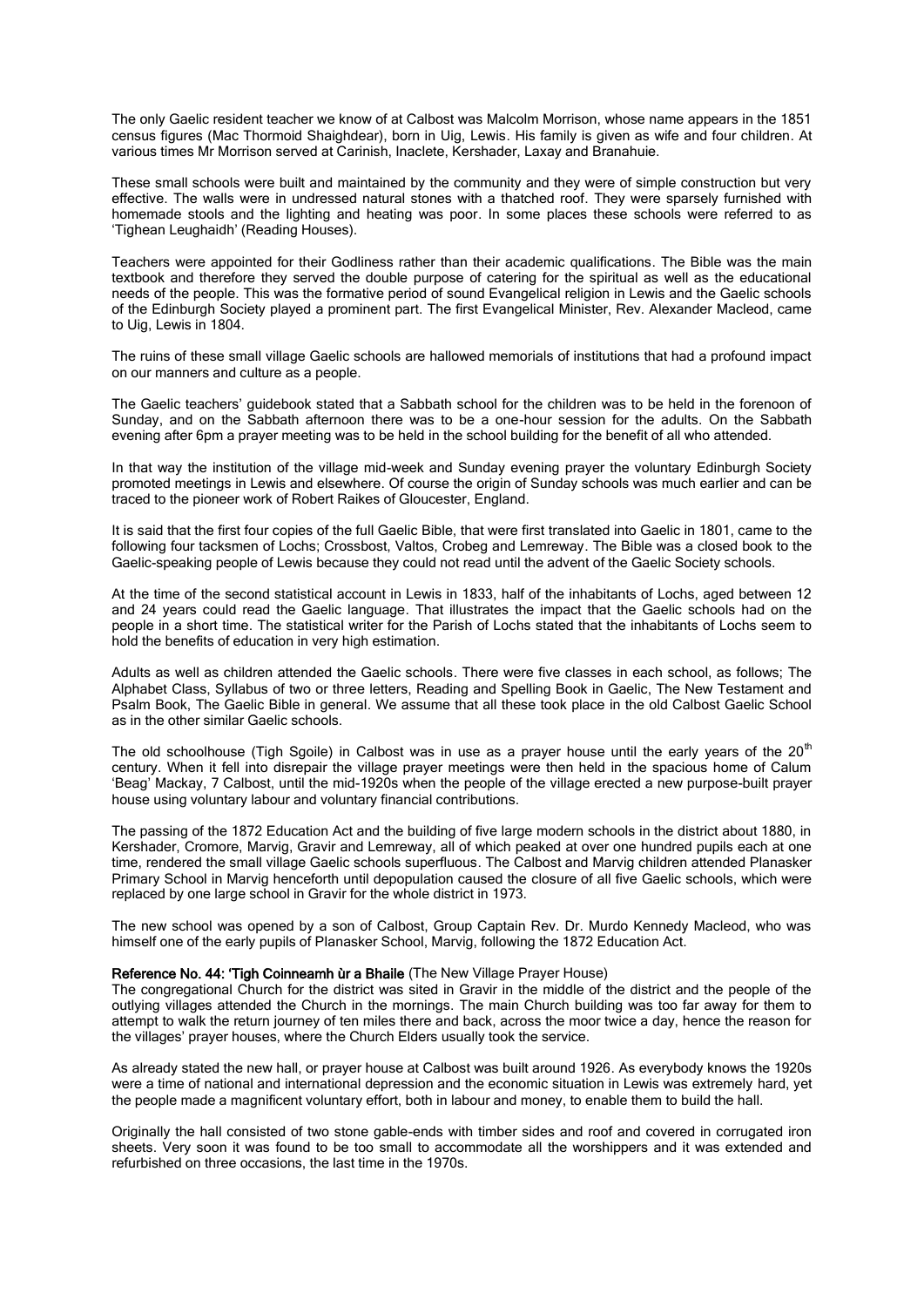By the 1970s the population of the village had dropped seriously but there was concern that the winter gales would damage the corrugated iron structure and the building would become a danger to the public as well as become an eyesore. As a token of respect for the institution, a committee was formed and the community agreed to refurbish the hall and bring it into a good state of repair. Once again the community responded magnificently by providing the means with which to bring the hall up to standard even though it was beginning to fall into disuse because the village population continued to drop.

The hall is not locked and visitors are welcome to enter for prayer and spiritual contemplation.

# Reference No. 45: 'Sgaid an Sàbhaidh (saw pit)

Apparently a sawpit stood here, on the flat grassy green area 'Leann a Chlachan' (the clachan lawn) on croft 10 where Loch Dubh empties itself into the sea. Such saw pits were common enough in Lewis at one time. They were used in order to saw driftwood logs as well as logs that the people acquired in order to build boats etc. Very often they were sited where it was customary to build boats, as was the case here. Boats were built at this place in Calbost from time to time. It is said that the idea of sawpits came from Canada originally.

Our ceilidh house host, Angus Morrison, 9 Calbost, told us about the Kennedy Calbost boat. It was being built at the 'Sgaid a Sàbhaidh' and almost complete when a gale blew up and it was blown away and smashed into bits on the foreshore.

Also, the Smith Calbost family boat 'Penguin' with which we were very familiar in it's berth, drawn up on the pebbly beach at 'Mol a Ghò' in the 1920s and early 1930s, was also built at the 'Sgaid a Sàbhaidh' at Calbost. Ruaraidh Mor Smith, 5 Calbost, brought the wood home with him on the offshore fishing boat from the Caithness fishing for the 19 foot 'Penguin SY22' and one of the Smith family of boat builders at Leurbost came to Calbost as an itinerant tradesman to build the boat.

The Penguin was used extensively for inshore fishing at Calbost over a long period of years. It was Donald Smith (Domhnuill Allan), 5 Calbost who was the last skipper to use the boat continually after he returned from the First World War in the early 1920s, until he went to Glasgow for surgery and sadly died on the operating table.

# Reference No. 46: 'Meall an Eoin' (The Hill of the Birds)

This is the hill at the southeast boundary of croft 10. The village boundary wall surmounts this hill. 'Meall' is a Gaelic word meaning a hill or eminence. 'Eoin' are birds.

#### Reference No. 47: 'Mullach Buidhe' (Yellow Hill)

This is the small hill where there is a track between croft 12 running onto crofts 10 and 11 'frith rathad'.

# Reference No. 48: 'Gàradh na Creaga'

Gàrradh Na Creige is the rocky ridge over which the croft 11 part of the boundary wall is built.

#### Reference No. 49: 'An Allt Dubh' (The Black Stream)

This is the stream that forms the boundary between croft 10 and 11. The term is usually applied to the whole area of the two crofts.

#### Reference No. 50: 'An Drochaid Bheag'

This is the bridge across the Allt Dubh where the road ends on croft 10. We refer to this road as the Marvig/Calbost road and it was built about 1923. It was the first road to reach Calbost. It was built on the principle of allocating short lengths of the road on contract to a few people. It was then up to the workers how fast they completed their contract for a given sum of money. All roads in the area were built with a substantial element of free labour, including the Calbost/Gravir road, which commenced in 1936 and the labour force downed tools when the first payment of tuppence halfpenny an hour came to cover the first six weeks work. The road was not completed until 1941. It was not until then that the Calbost people could get their peats home by tractor or lorry for the first time ever.

#### Reference No. 51: 'A Leas Ard' (The Stackyard)

This is applied to the ridge in front of the dwelling house of croft 11. It was used as stackyard, hence the name.

# Reference No. 52: 'Creagan a Chorc'

The Gaelic word 'creagan' means a rocky place, or small rocky hillock. It is located in the middle of croft 11 above Loch Dubh where the road passes through the croft. The area around it was cultivated; hence we assume the word 'corc' which is Gaelic for oats.

## Reference No. 53: 'Muilinn Bhleith a Bhaile' (The Water Mill)

This is a watermill located on croft 11 just before the stream goes into Loch Dubh. At this point the stream is usually referred to as 'Amhainn na Muile' but it originates in Loch Catisval on the common grazing and is referred to as 'An Amhainn Mhor' before it passes through Loch Mhircabhat bordering on crofts 13 and 14.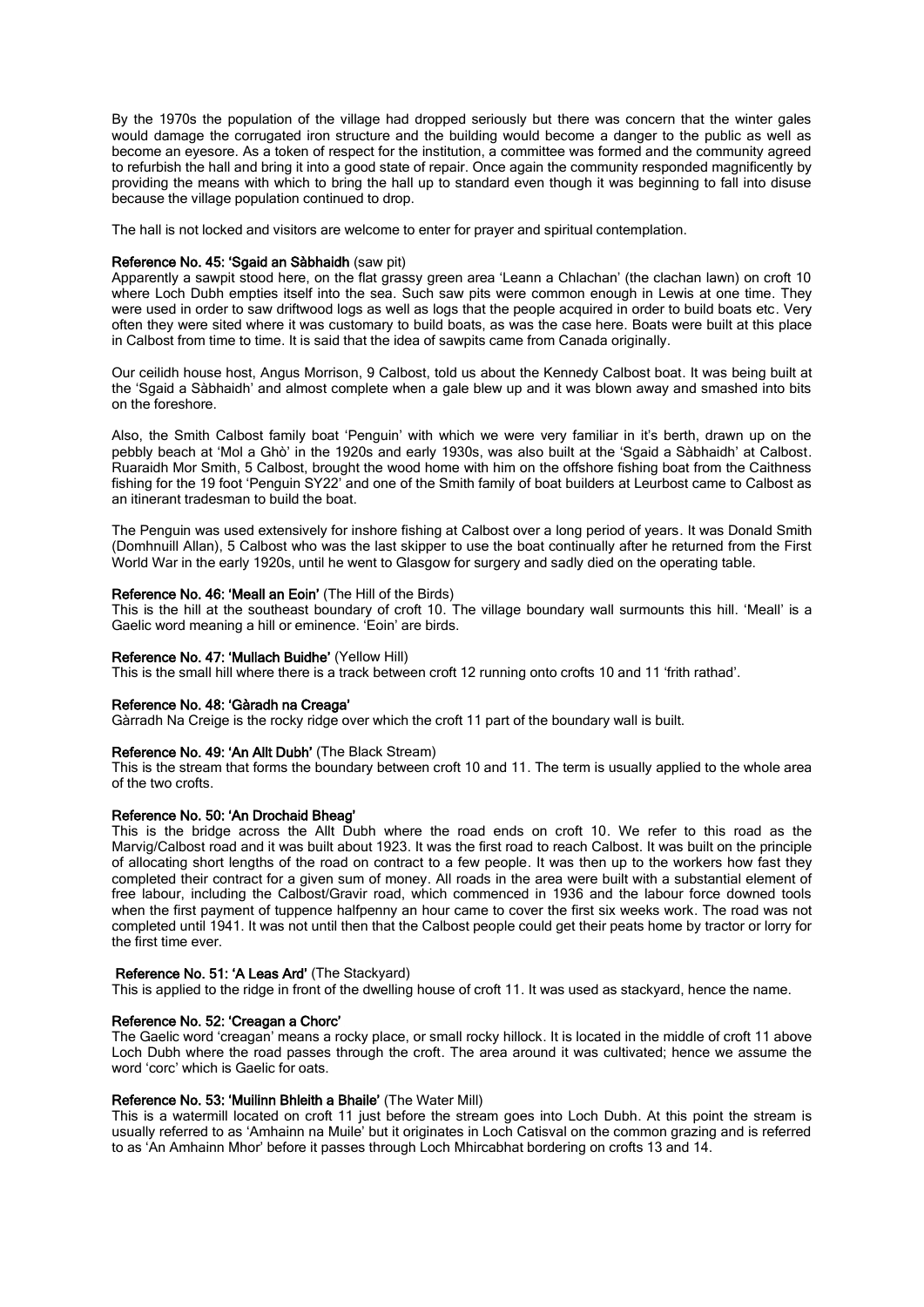In all probability the Norwegian settlers of the village, or even before that established this mill. The last millar was Kenneth Nicolson, croft 11 and his father before him operated the mill as well. Kenneth kept the mill going until he moved to Stornoway in 1902. His daughter, Kate, told us that she remembered being in the mill all night when the volume of water was suitable for grinding.

The last millstone, which is still lying in the ruins of the mill, came from a quarry at Dalbeg on the west coast of Lewis, where millstones were processed. They were brought to Stornoway by cart and thence to Calbost by open boat and manhandled from the shore at Calbost to the mill.

Prior to that, the millstones that were in use were much smaller and were ultimately used as hearthstones in two of the village thatched houses. They are still there.

#### Reference No. 54: 'Amhainn na Muile' (The Mill Stream)

This is the name usually applied to the stream that supplies the water that operates the mill.

# Reference No. 55: 'An Drochaid Mhor' (The Big Bridge)

It is called the big bridge in order to distinguish it from the small bridge nearby. It is on the main road spanning Amhainn Na Muile at the bottom of croft 12. In the 1920s and 1930s it was a popular venue for the nightly village 'danns an rathad' (dancing on the road).

# Reference No. 56: 'A Bhuala ùr' (The New Field)

This applies to the field on croft 13 between the streams 'Allt Ruadh' and 'An Amhainn Mhor'. The fact that is called new field indicates that it was not part of the inbye land of the village to begin with. We do not know when it was incorporated into croft 13 but we assume that it was at the first lotting of the village in 1814 – 18, or at the second lotting about 1830.

Incidentally, the word 'lot' for croft, and 'lotting' for the creation of crofts, came into our vocabulary when the crofting system of land tenure replaced the earlier Clan system of run-rig land tenure. In the Clan system one third of the arable land of all villages were reallocated every year in order to give each family a fair chance at the available good land. Drawing lots allocated the land from a hat and the individual portion of inbye arable land, which is now called a croft, still retains its old Gaelic name of 'lot' among the older generation.

## Reference No. 57: 'An Allt Ruadh' (The Brown Stream)

This is the name of the stream that enters croft 13 from the hills to the south west of the croft. The name is usually applied to the whole of the croft.

# Reference No. 58: 'Loch Fheoir' (The Grassy Loch)

As the name indicates, this is a very shallow loch. In the winter it rises into a substantial loch. It is located on the bottom part of croft 13 towards the north.

#### Reference No. 59: 'Amhainn Mhircabhat'

This stream flows out of Loch Mhircabhat and creates the Loch Fheoir on croft 13 when the winter rain comes. From Loch Fheoir the stream continues on to Loch Dubh. The grain mill is on it just before it enters Loch dubh.

### Reference No. 60: 'Loch Dubh' (The Black Loch)

Loch dubh is the name given to the freshwater loch in the middle of the village and bordering crofts 7, 8, 9, 10 and 11. It is slightly above sea level and although there was once an attempt to open up a channel between the loch and the sea it was never completed. Presumably, the gathering of stones into a bank that is still to be seen on the south side at croft 10 is evidence of the attempt to open up a channel for small boats sometime in the 19<sup>th</sup> century. There are submerged rocks in the narrow neck of the loch leading to the sea, which would have to be blasted away. The waters of the loch itself cover a peaty bottom and the edges are very boggy in some places.

If, therefore, the sea was to gain access to the loch, it might through time and the actions of the tides and wind clean out the loch and make it a tidal anchorage for small boats.

Sadly the community was forced to leave this beautiful place through lack of employment and facilities, and it is not likely that the channel will ever be opened.

In 1824 a number of places in Lewis were surveyed with a view to providing piers for the fishermen. Among these places was Calbost, and although piers were built at Ness and Uig about 1835 – 1837, nothing was ever done for the Calbost fishermen, or for that matter, for the fishermen of any other village in Pairc, except the small private and communal piers the fishermen built for themselves with free labour.

Portnaguran Pier was first surveyed in 1828 but it was over one hundred years later that a pier was actually built there, and by that time the urgent need for a pier was not so pressing.

# Reference No. 61: 'Ath or Atha Thormoid Choinnich' (Norman Macleod's Kiln)